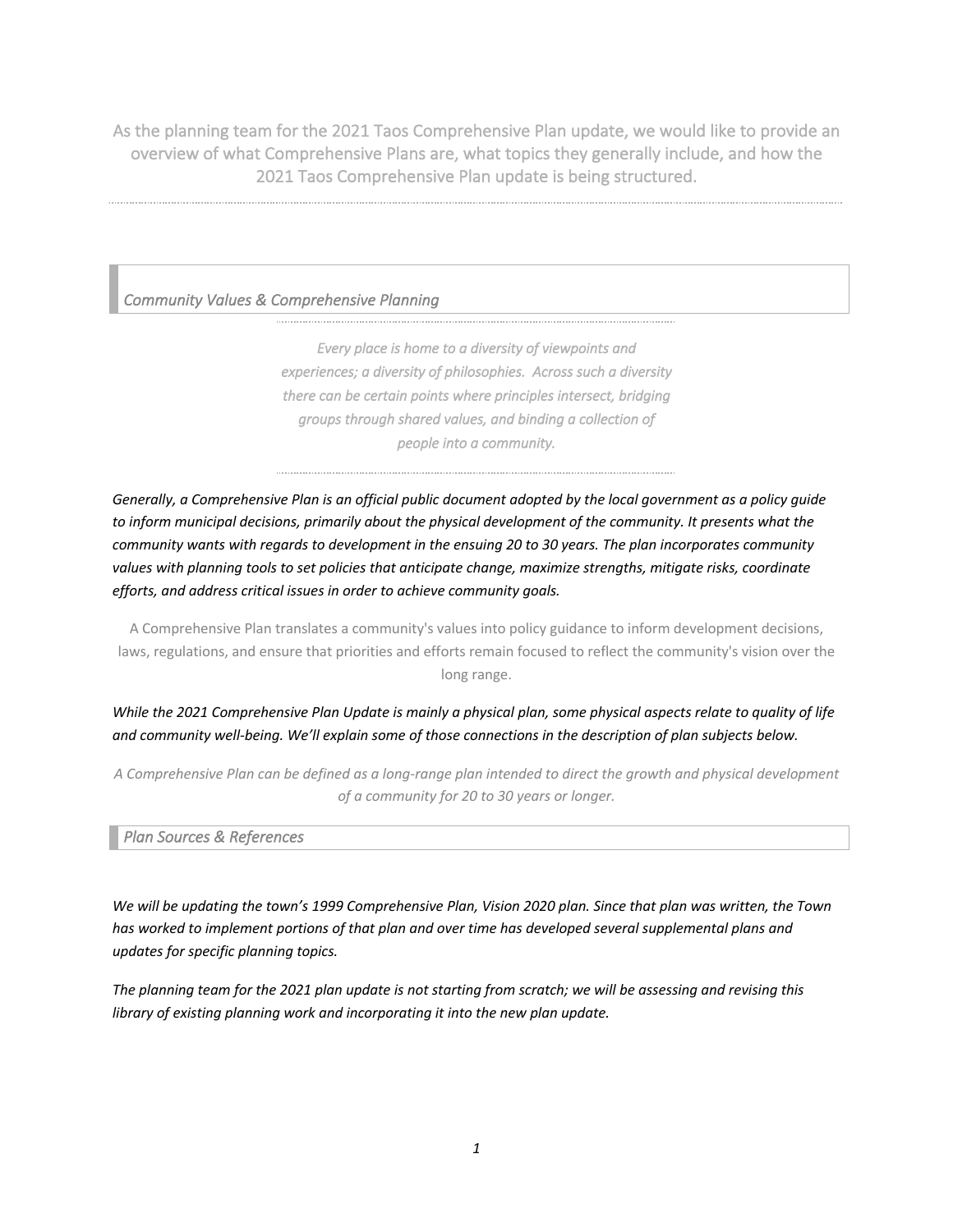THE TAOS COMP PLAN WILL INCORPORATE AND INTEGRATE EXISTING PLANNING MATERIAL AND STRATEGIES FROM MANY PLANS WITH RELEVANT INPUT ABOUT THE VARIOUS TOPICS IMPORTANT TO THE TAOS COMMUNITY.

*Plan Topics & Approach* 

*The updated 2021 Taos Comprehensive Plan will cover the following subjects: land use, economic development, housing, transportation, town facilities, utilities, and parks, and hazards mitigation.* 

*Land Use is in some ways the "keystone" to a Comprehensive Plan because it relates to all the other plan elements described below. Land use planning includes analyzing the existing land use patterns in the Town, potential for uses that may conflict with one another, opportunities for growth, and opportunities for redevelopment. Future land use mapping shows the desired pattern of land use which reinforces community character and quality of life, while accommodating projected population growth.* 

*The Taos land use element establishes principles and policies for conservation of important natural resources and preservation of historic resources, and character and discourages development from locating where there are natural hazards, such as floodplains or in forests prone to forest fires. Goals and policies and future land use in the Comprehensive Plan directly relate to the Town's Land Development Code concerning zone districts, subdivision regulations, development standards, design standards, and the development permitting process.*

PLANS AND STUDIES WITH RELEVANT MATERIAL THAT WE INTEND TO INCORPORATE INTO THE 2021 PLAN INCLUDE:

- *- Vision 2020 Comprehensive Plan (1999)*
- *- Strong at Heart (2020)*
- *- Taos Historic Plaza Cultural Landscape Report (2016)*
- *- Permitting and Licensing Efficiency Study (2014) (secondary resource)*
- *- Paseo Del Sur SmartGrowth EPA Study (2007) (secondary resource)*
- *- Taos NM Smart Code (2008) (secondary resource)*
- *- Taos County Hazards Mitigation Plan (2018) (secondary resource)*

*One of the policy directions in the Vision 2020 plan is: "Update the Land Use Development Code to revise the zoning map, strengthen natural resource protection, and enhance community character through performance-based community design."*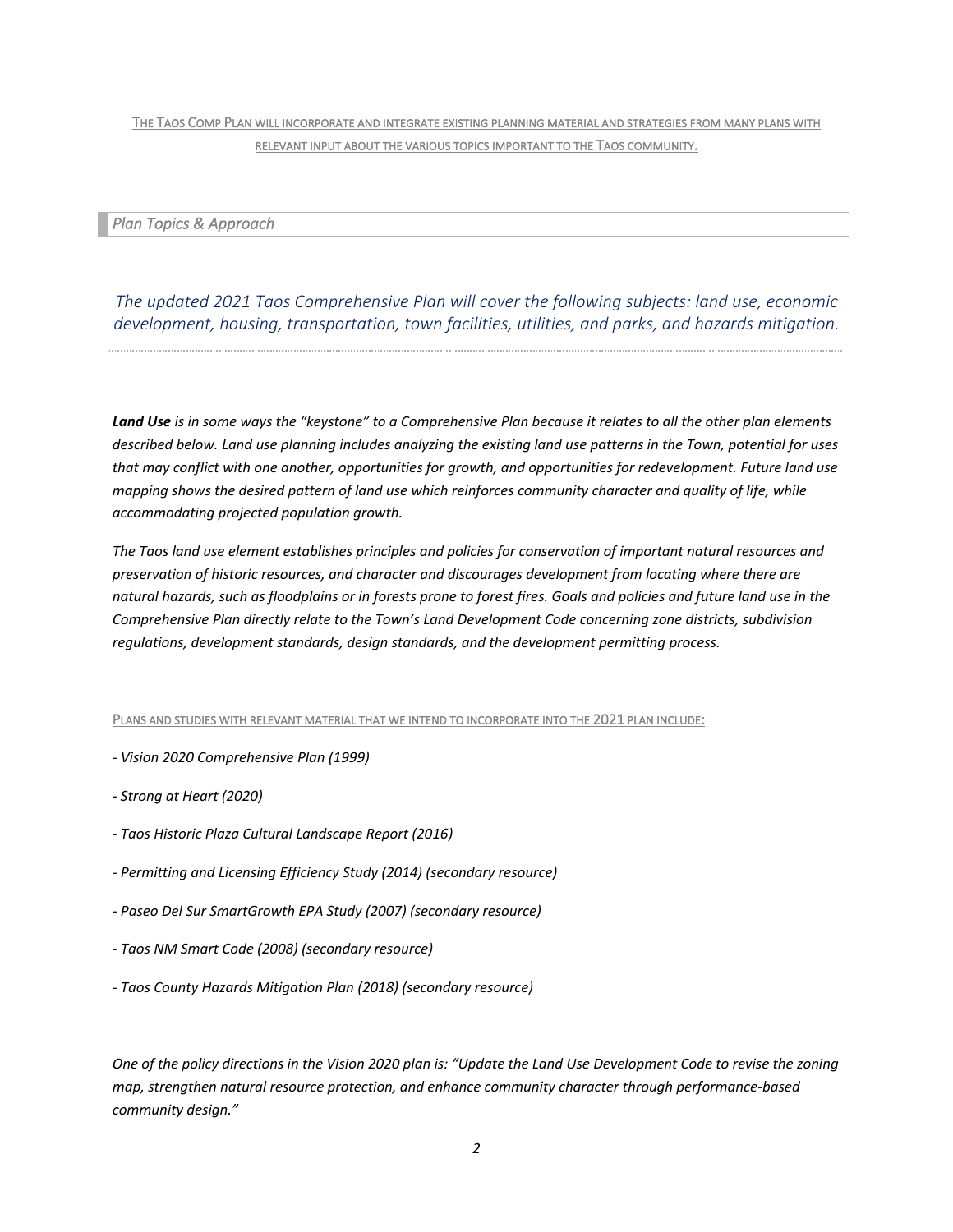*Municipal codes establish requirements and standards for property development and maintenance through legally adopted ordinances. Periodic amendments to code ordinances are essential to update and clarify specific language or address emerging issues. The Town of Taos has adopted various code amendments over the past 20 years to do just this, including addressing short-term rentals in Ordinance 20-08 (2020).* 

*Over time, piecemeal amendments accumulate and can result in contradictions and confusion. Periodic major code rewrites are needed to reset the code itself; to reconcile and integrate various code amendments, clarify language, and address any needed revisions.* 

*First, the 2021 Comprehensive Plan will update the policies that relate to the Land Development Code. Once the Comprehensive Plan update is complete, we will conduct a more detailed evaluation of the Land Development Code with recommendations for the major code rewrite.* 

*The 2021 Comprehensive Plan should be a bridge to a new code.* 

*Annexation strategies and extraterritorial planning, platting, and zoning will also be addressed as part of land use.*

*Economic Development, as a topic in the Comprehensive Plan, is a broad umbrella covering the range of factors affecting the local economy and outlining strategies to improve the economic well-being of the community. The range of factors includes understanding the economy and workforce through data and research, reviewing, and assessing recent strategic plans and efforts, understanding available tools and resources, and identifying potential strategies for improving outcomes. Developing strategies includes coordination and collaboration among governmental levels, businesses, nonprofit organizations, and residents of the community.* 

*The economic development element seeks to assure that economic development efforts support and compliment the goals of the community and the goals and policies in other elements of the comp plan, such as land use, parks and recreation, utilities, and transportation.*

PLANS AND STUDIES WITH RELEVANT MATERIAL ABOUT ECONOMIC DEVELOPMENT INCLUDE:

- *Vision 2020 plan*
- *Town's Community Economic Development Strategic Plan and Element of Comp Plan (2011)*
- *Strong at Heart (2020)*
- *Taos Arts and Cultural District Plan (2012)*
- *Economic/fiscal impact and marketing analyses, such as for Mumford & Sons and Sting concerts, and for Taos Air flights*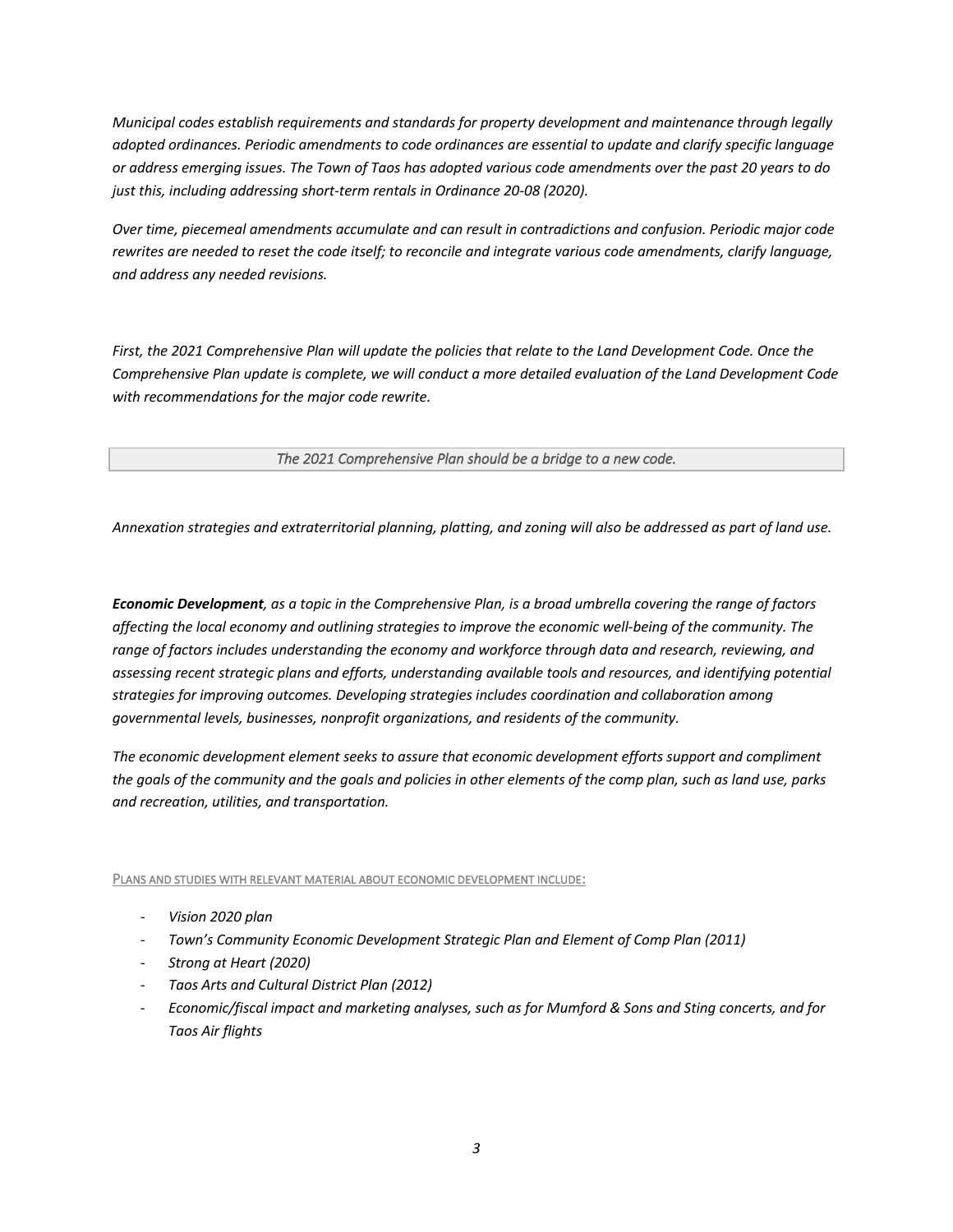*The Community Economic Development Strategic Plan and Element of Comp Plan (2011, 2013) was developed to provide more current and specific direction than the Vision 2020 plan. The strategic plan addressed retention of existing businesses, various segments of existing and emerging tourist economies, potential target industries, the importance of affordable housing to economic development, creating organizational capacity, and creating financing mechanisms for improvements through a Metropolitan Redevelopment District, tax increment financing, and the New Mexico Local Economic Development Act (LEDA).*

*Housing is a top concern in Taos and the housing element of the Comprehensive Plan covers housing needs by incorporating recommendations from the 2020 Affordable Housing Plan regarding affordable and subsidized housing, market rate housing, and housing rehabilitation. The Plan update will also include new material evaluating locations for new housing and Reducing impediments to the creation of affordable housing and expanding opportunities for alternative housing types. Affordability is a major concern to be addressed in housing element policies. In general, affordable housing enables residents to be able to afford to live in the community and advances social welfare.*

# THE AFFORDABLE HOUSING PLAN WAS PREPARED BY NORTH CENTRAL NEW MEXICO ECONOMIC DEVELOPMENT DISTRICT AND APPROVED IN JUNE 2020. THIS RECENT PLAN WILL BE THE PRIMARY INPUT INTO THE COMP PLAN'S HOUSING ELEMENT.

*Transportation encompasses facilities and infrastructure for vehicles, bicyclists, and pedestrians, bus transit system, and airport facilities. This includes trails and paths as well as roadways. Roads are one of the most important type of facilities provided by a municipality and very important to virtually all residents, shoppers living in or out of the community, commuters, and visitors for access. The street network is also critical to serve land uses, emergency response, and shared right-of-way for public and private utilities. The transportation element will contain an inventory of available information on the transportation facilities and services, including the street network, functional classification of streets, parking, sidewalks, and bicycle lanes, trails and routes. The Plan will summarize key current plans and studies (see list below), their policies and recommended actions, as well as provide updated policies and recommendations and assess opportunities for new facilities.*

#### PLANS AND STUDIES RELATED TO TRANSPORTATION INCLUDE:

- *Vision 2020 Comprehensive Plan*
- *Taos Congestion Relief Study Phase 1B Report Detailed Evaluation of Alternatives (Gannett Fleming West, Inc., subsequently Souder Miller)*
- *New Mexico Department of Transportation (NMDOT) plan for Paseo del Pueblo Sur y Norte*
- *Strong at Heart, regarding the downtown area*
- *Infrastructure Capital Improvements Plan (ICIP)*
- *Town of Taos annual budget*
- *Town of Taos Bicycle Master Plan 2008*
- *Enchanted Circle Trails Plan 2017*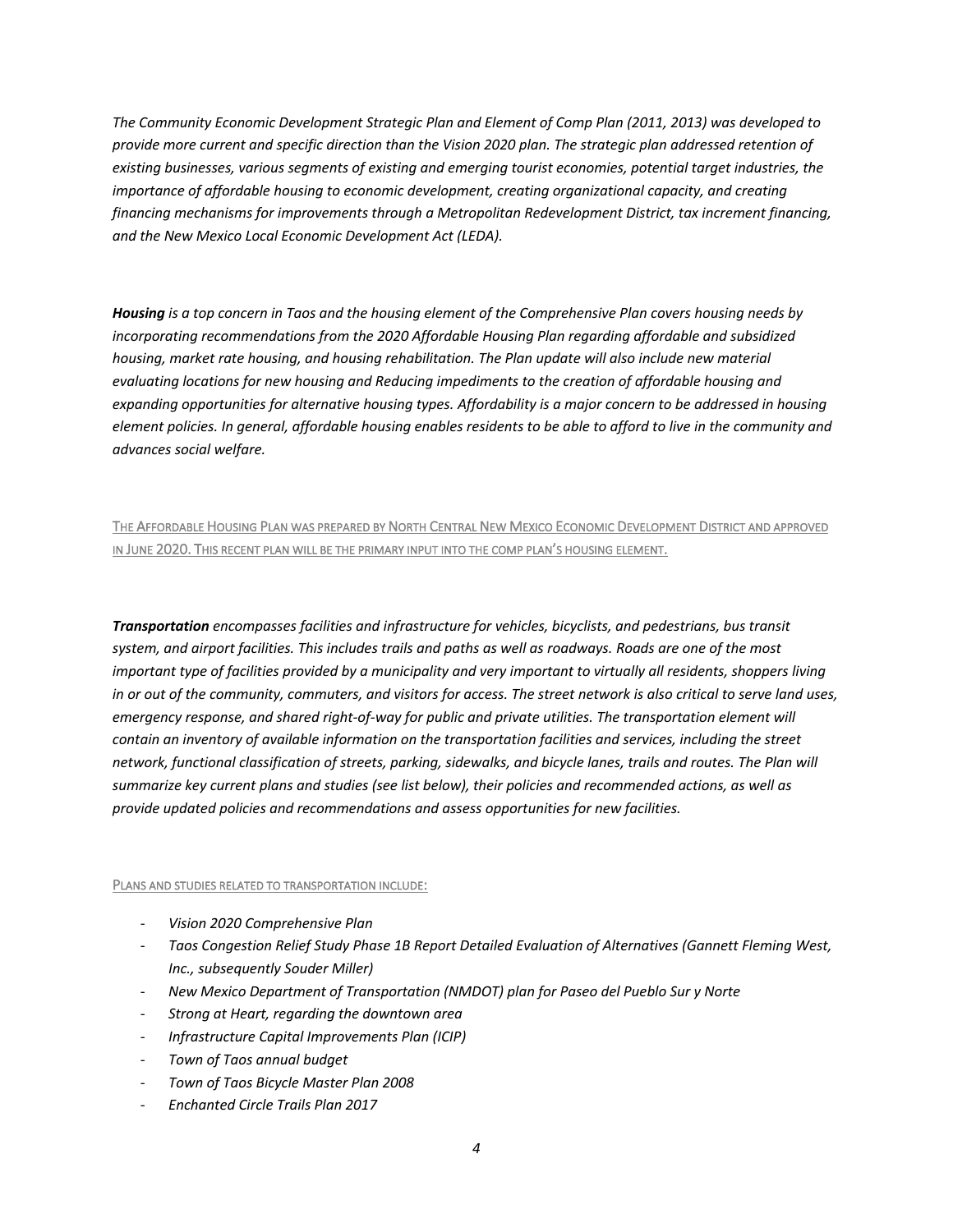- *Safe Routes to School (2008)*
- *Safe Routes to Parks (Taos Land Trust) 2021*
- *North Central Regional Transit District Routes and Schedules (regional route and local Chile Line Red routes)*
- *North Central Regional Transit District (NCRTD) Update of the 2006 Service Plan*
- *Taos Regional Airport Master Plan (Armstrong, 2020 draft)*

REGULATORY PROVISIONS RELATED TO TRANSPORTATION INCLUDE:

- *Land Development Code standards and sidewalks (subdivision) and landscaping requirements*
- *Fire code affecting number of units that can be served by single access, narrow streets*

#### *Facilities and Utilities*

*Facilities include Town of Taos buildings and properties such as town hall, public library, fire department, Coronado Hall, community auditorium, and visitors center. Utilities focus on town public utilities of water, sewer, and recycling, but also include consideration of non-town utilities serving the town such as Kit Carson Electric Cooperative electricity and fiber-optic cable, and New Mexico Gas. Typically, utilities are regional or have regional implications. El Valle Water and Sanitation District serves mainly Ranchos de Taos but also a small area within Town boundaries. North of the Town of Taos is El Prado Water and Sanitation District. Taos Pueblo has independent utilities, while the Town treats the Pueblo's wastewater. The Town is interested in serving Taos Airport, a municipal facility, with Town water and sewer; the airport is several miles from current Town boundaries. The comp plan will summarize and provide some updates to existing plans and studies, develop policies to guide facilities and utilities development and maintenance, and will recommend approaches and actions for improving and managing facilities and utilities in the future.*

#### PLANS AND STUDIES RELEVANT TO FACILITIES AND UTILITIES INCLUDE:

- *Water and Sewer Master Plan (Souder Miller) 2015*
- *Town of Taos Facility Conditions Assessment (Dude Solutions & Alpha Facilities Solutions) 2019*

#### *Parks and Recreation*

*The Town of Taos has several cherished parks and the excellent and well-utilized Youth and Family Center. Parks are highly valued by residents and serve to generate economic activities benefiting the Town tax base and private business activities through such events as concerts and sports tournaments. In addition, trails in general and vehicular access to parks are integral to parks and recreation planning. Open space such as the Taos Land Trust's Rio Fernando open space adjacent to Fred Baca Park complements park uses and the protection of natural land and wildlife. The parks and recreation element will integrate the Parks & Recreation Master Plan and adapt, update,*